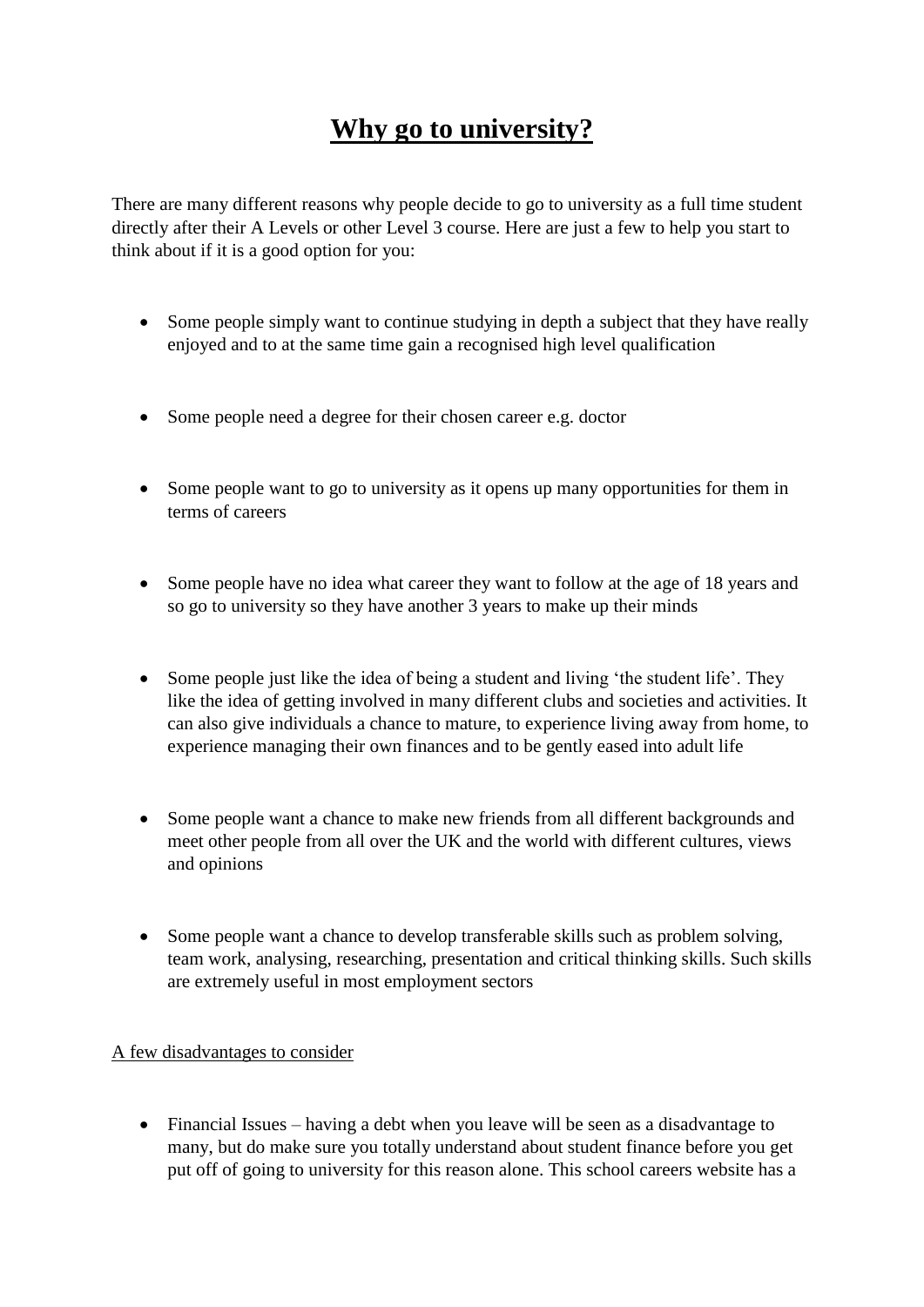section about Higher Education Student Finance that you and your parents can read. Also do remember that it is possible to gain, scholarships, sponsorships, financial help such as bursaries and grants from each university or charitable organisations

• There are risks involved such as your course not living up to your expectations, the possibility that you will find it difficult to settle in or that you will not get along well with your student accommodation or house mates, however, many of these issues can be overcome and there is a lot of support you can access from various university departments should you need it

## Alternatives to studying at a university as a full time student

Should you decide after researching that being a full time student at university directly after you're a Levels or other Level 3 course is not an option that you want to follow there are many other options to look into, here are a few:

- Take a gap year and then go to university as a full time student
- Study for a degree on a part time basis e.g. Birkbeck (University of London) or other universities
- Study for a degree through distance learning e.g. Open University
- Study for a different type of higher education course e.g. Foundation Degree, HND/HNC
- Study for a different course (not a degree) through distance learning
- Study for a course at further education level
- Take a year and resit exams and then make a decision
- Seek a degree apprenticeship